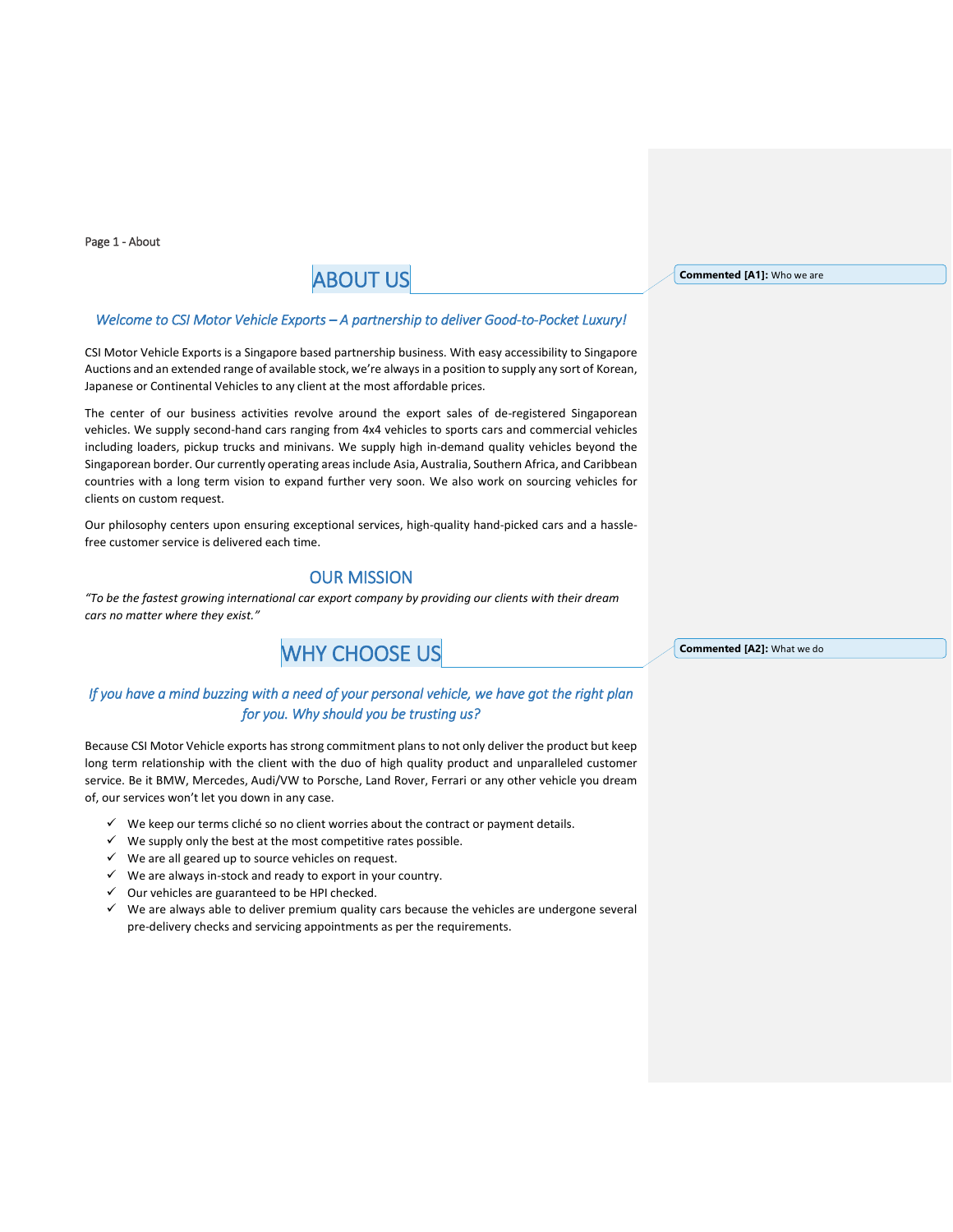# *At CSI Motors, it is our promise to give you;*

- On-point Shipping and Safe Delivery
- Hand-picked High Quality Vehicles
- Reconditioned, Inspected and Quality Assured Delivery
- Clear and Safe Payment Procedure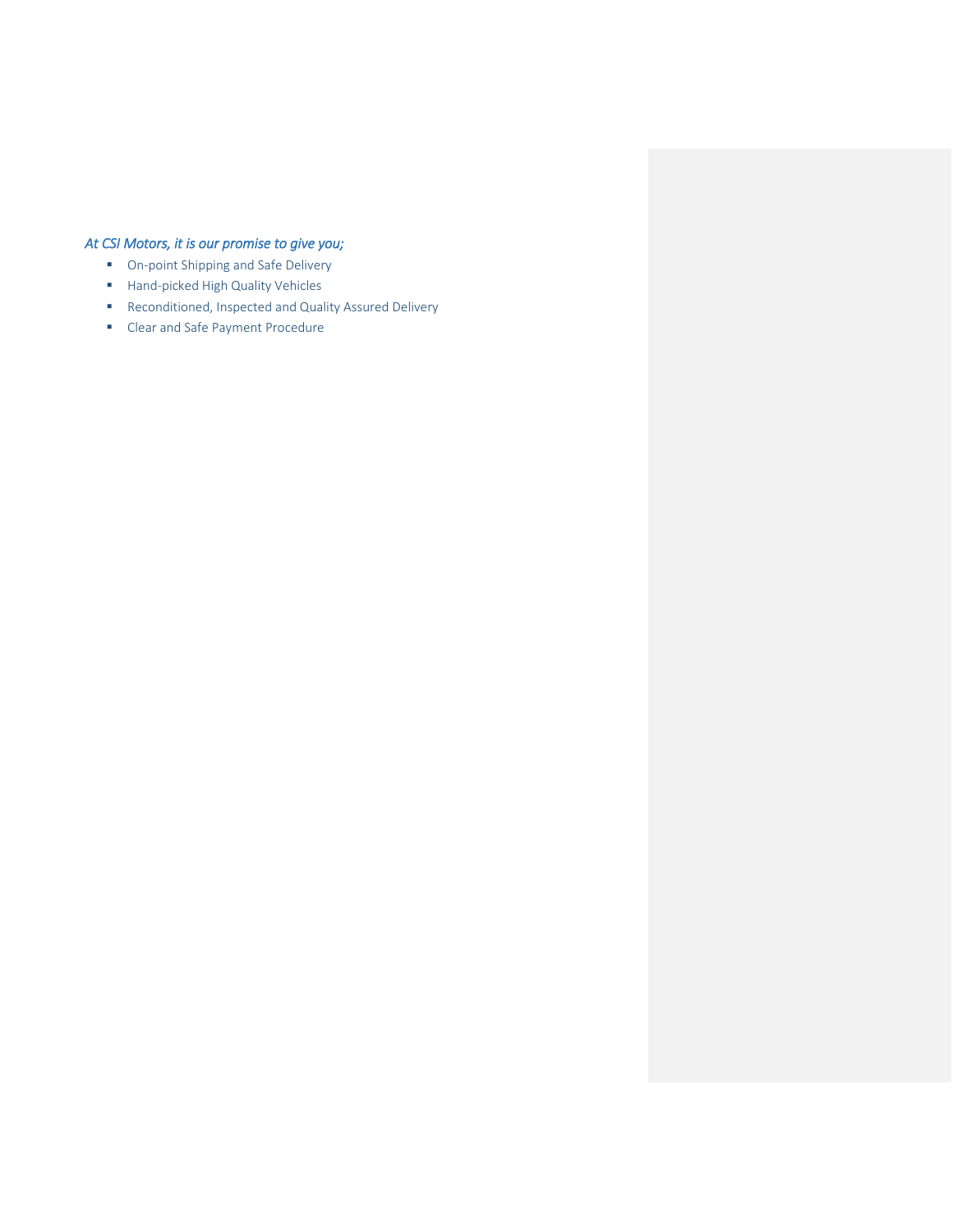#### Page 2 - Homepage

#### CSI Motor Vehicle Exports

### Luxury Cars| Commercial Vehicles| Used Vehicles| Singapore Car Exports

## **Providing Luxury, Speed and Excellence to every corner of the world.**

#### Welcome to CSI Motors

If you're in search of well maintained, inspected and pre-loved vehicles in excellent condition, you have landed on the right place. With ultra-modern latest-models, serviced cars and fullstock availability, we give away just the right vehicle you need.

#### Car Search Model Number GO!

| <b>Used Vehicles Stock</b> | <b>New Vehicles Stock</b> |
|----------------------------|---------------------------|
| <b>BMW</b>                 | <b>BMW</b>                |
| <b>Mercedes Benz</b>       | <b>Mercedes Benz</b>      |
| Volkswagen                 | Volkswagen                |
| Audi                       | Audi                      |
| Porsche                    | Porsche                   |
| Ferrari                    | Ferrari                   |
| <b>Land Rover</b>          | <b>Land Rover</b>         |
| Mini vans                  | Mini vans                 |

**Commented [A3]:** Insert list of the stock available.

#### CSI knows exactly what you need!

Why choose us? Because we not only provide you with the luxurious product but give you just the right VIP treats you deserve.

#### ✓ SUPREME QUALITY VEHICLES

When you place an order with us, we take all measures to give you nothing but the best whether new or reconditioned.

#### ✓ EXTRA MILE SERVICE

Each order goes through several pre-delivery checks, inspection, servicing and maintenance appointments to fulfil what we commit.

#### ✓ INTERNATIONAL EXPORTS

Our export operations are spread out to a number of global locations. So no matter where you are, you will have your dream vehicle delivered rightly.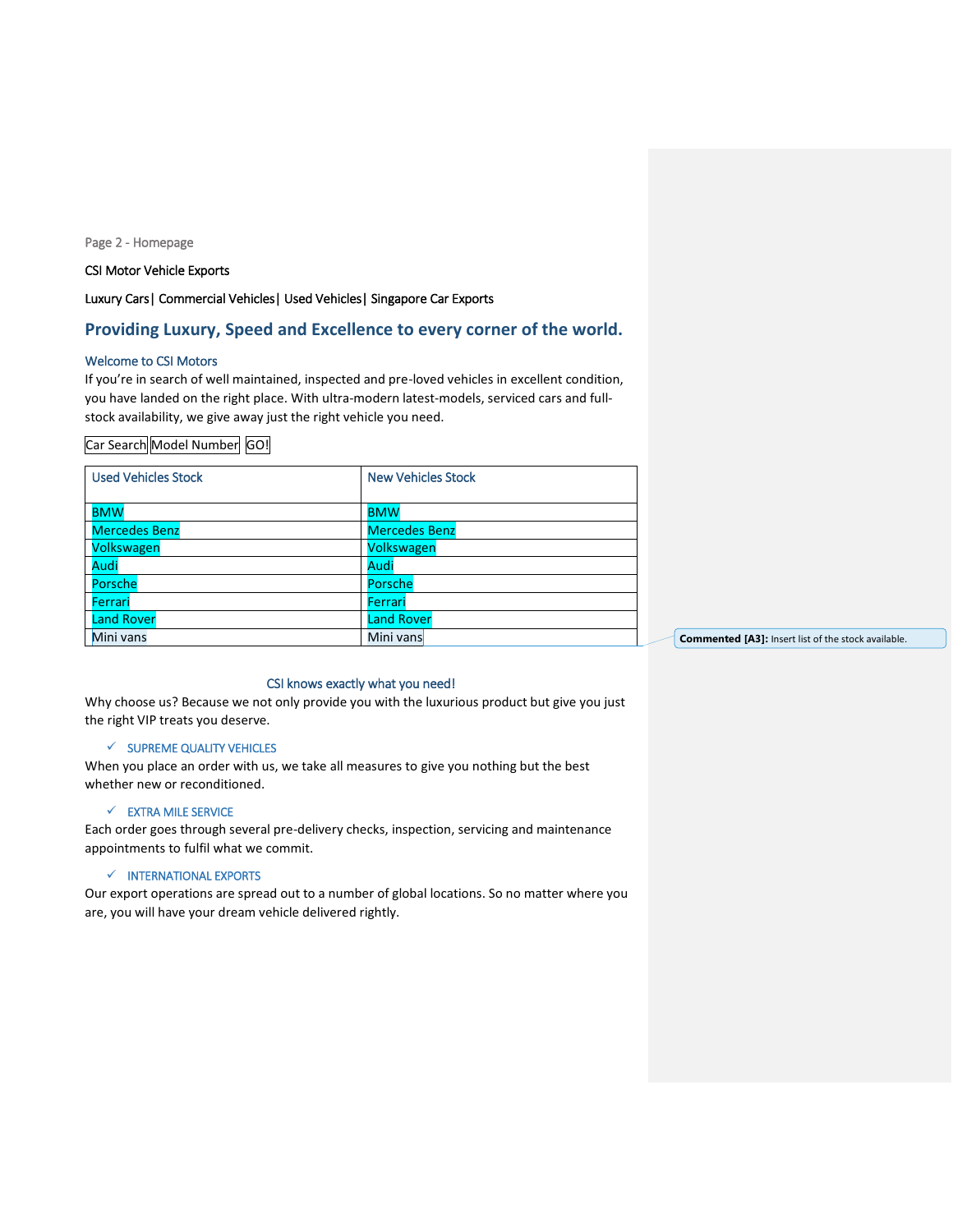#### ✓ LICENSED, TRUSTED AND LEGIT

We keep our policies and terms crystal clear and use our license for good. Our services are concentrated on providing premium quality products fulfilling all of the legal requirements and win the trust of all of our customers.

#### ✓ HASSLE-FREE SERVICE

Whether you're planning to buy or sell a car, we have designed our procedures to be simplest and most convenient for you.

#### Learn More

#### Sell your Car

Want to sell your car? Let us help you with that. Our extensive experience in the industry and relations in the market will let you get the best value for your car right away.

Learn More

Talk to Us

It's a smarter way to visit us and pick your dream car yourself. But no worries! Need more assistance? We're here to help. Send us your queries at [info@customercare.com](mailto:info@customercare.com)

Call Now: 111 024 056

Location: ABC Street

<Map>

**Commented [A4]:** Call to Action: About Us

**Commented [A5]:** Call to Action: sell your car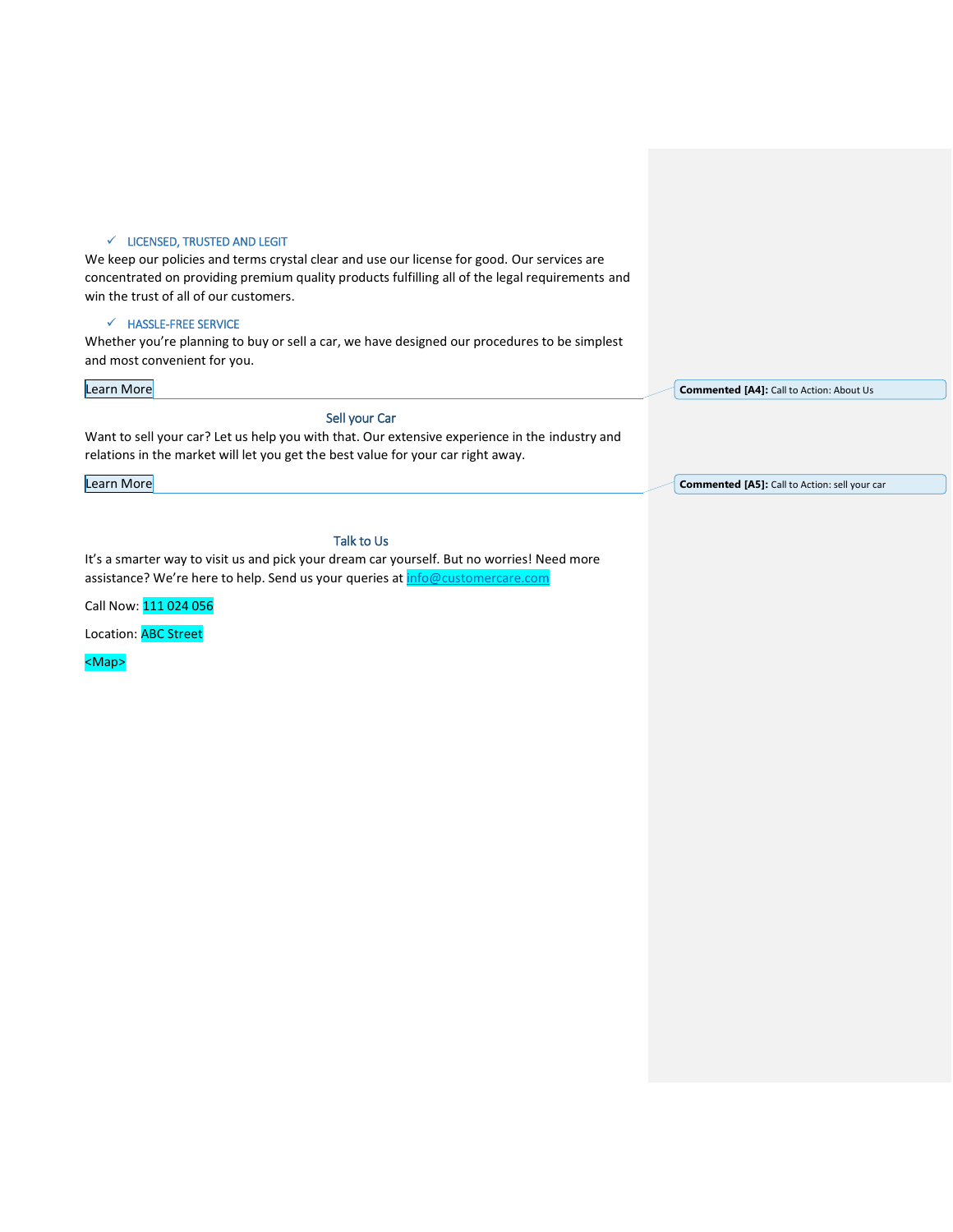#### Page 3 - Sell your Car

# **Get the best value of your car with us!**

Want to sell your pre-loved car? We have made the process really easy.

Our extensive experience, market relations, buyers' data and legal existence allows us to let you meet the best match of your car. We make right people meet the right car!

#### The pros of hiring CSI Motors Service

We manage your burden and let you exhale the sigh of relief. We can buy it for you, or be the middleman to let you find the best buyer who deserves to drive your car. This way, we promise that you won't be dodged by any shady activity or loss!

- $\checkmark$  WIDE NETWORK AND MARKET RELATIONS
- $\checkmark$  ACCESSIBILITY TO THE RIGHT BUYER
- ✓ GREATER VALUE
- ✓ TRUSTWORTHY SERVICES
- $\checkmark$  HASSLE FREE CAR SELLING OPPORTUNITY

To proceed, follow simple steps and let us do the rest.

<Fill the form> to get started!

Name:

Contact:

Email:

Country:

Car for Sale:

Model Number:

Click submit and receive an email.

Got more questions? Send us your queries at *info@customercare.com*